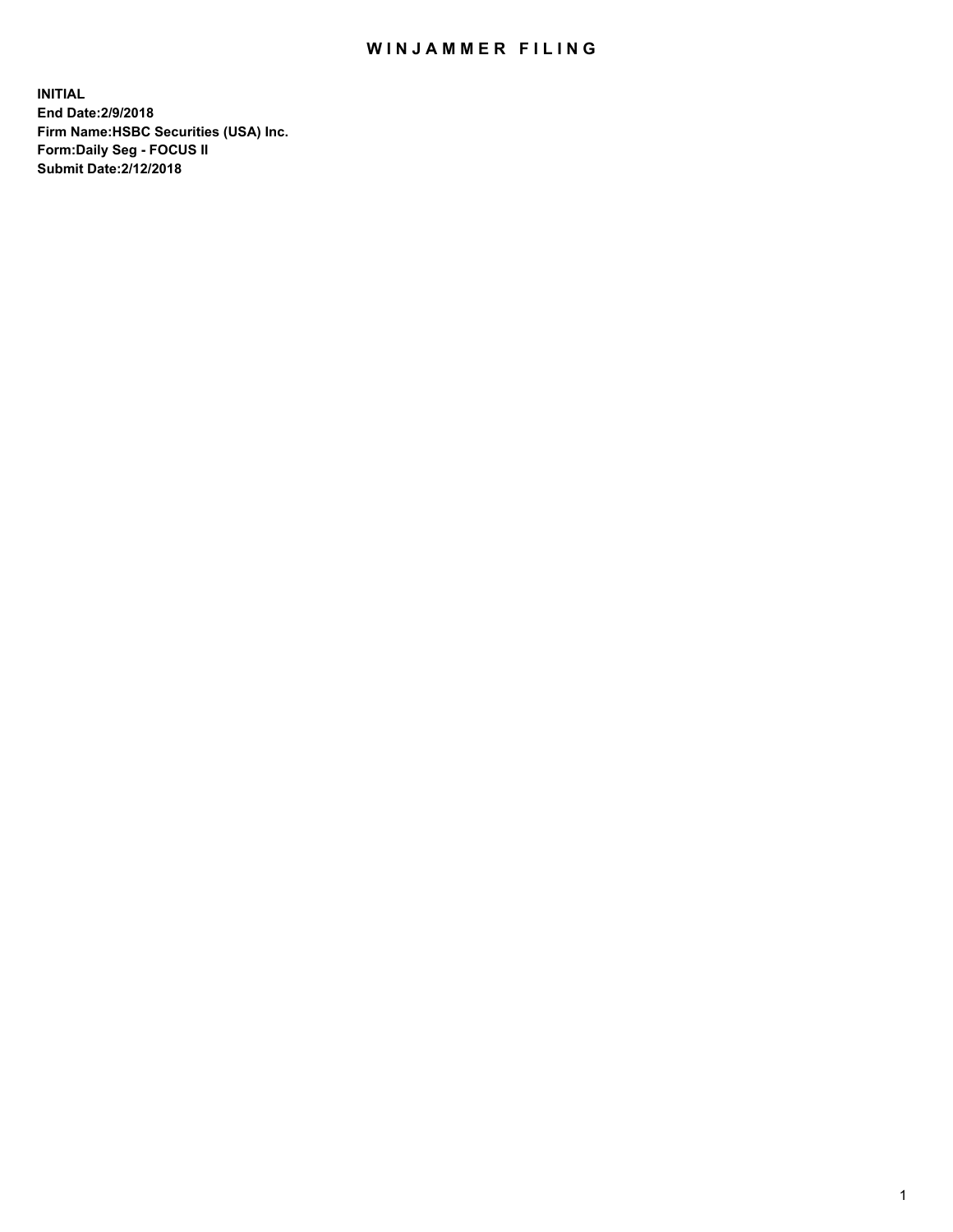## **INITIAL End Date:2/9/2018 Firm Name:HSBC Securities (USA) Inc. Form:Daily Seg - FOCUS II Submit Date:2/12/2018 Daily Segregation - Cover Page**

| Name of Company<br><b>Contact Name</b><br><b>Contact Phone Number</b><br><b>Contact Email Address</b>                                                                                                                                                                                                                         | <b>HSBC Securities (USA) Inc.</b><br><b>Michael Vacca</b><br>212-525-7951<br>michael.vacca@us.hsbc.com |
|-------------------------------------------------------------------------------------------------------------------------------------------------------------------------------------------------------------------------------------------------------------------------------------------------------------------------------|--------------------------------------------------------------------------------------------------------|
| FCM's Customer Segregated Funds Residual Interest Target (choose one):<br>a. Minimum dollar amount: ; or<br>b. Minimum percentage of customer segregated funds required:%; or<br>c. Dollar amount range between: and; or<br>d. Percentage range of customer segregated funds required between: % and %.                       | 98,000,000<br><u>0</u><br><u>00</u><br>00                                                              |
| FCM's Customer Secured Amount Funds Residual Interest Target (choose one):<br>a. Minimum dollar amount: ; or<br>b. Minimum percentage of customer secured funds required:%; or<br>c. Dollar amount range between: and; or<br>d. Percentage range of customer secured funds required between: % and %.                         | 25,000,000<br><u>0</u><br><u>00</u><br>00                                                              |
| FCM's Cleared Swaps Customer Collateral Residual Interest Target (choose one):<br>a. Minimum dollar amount: ; or<br>b. Minimum percentage of cleared swaps customer collateral required:%; or<br>c. Dollar amount range between: and; or<br>d. Percentage range of cleared swaps customer collateral required between:% and%. | 122,000,000<br><u>0</u><br><u>00</u><br><u>00</u>                                                      |

Attach supporting documents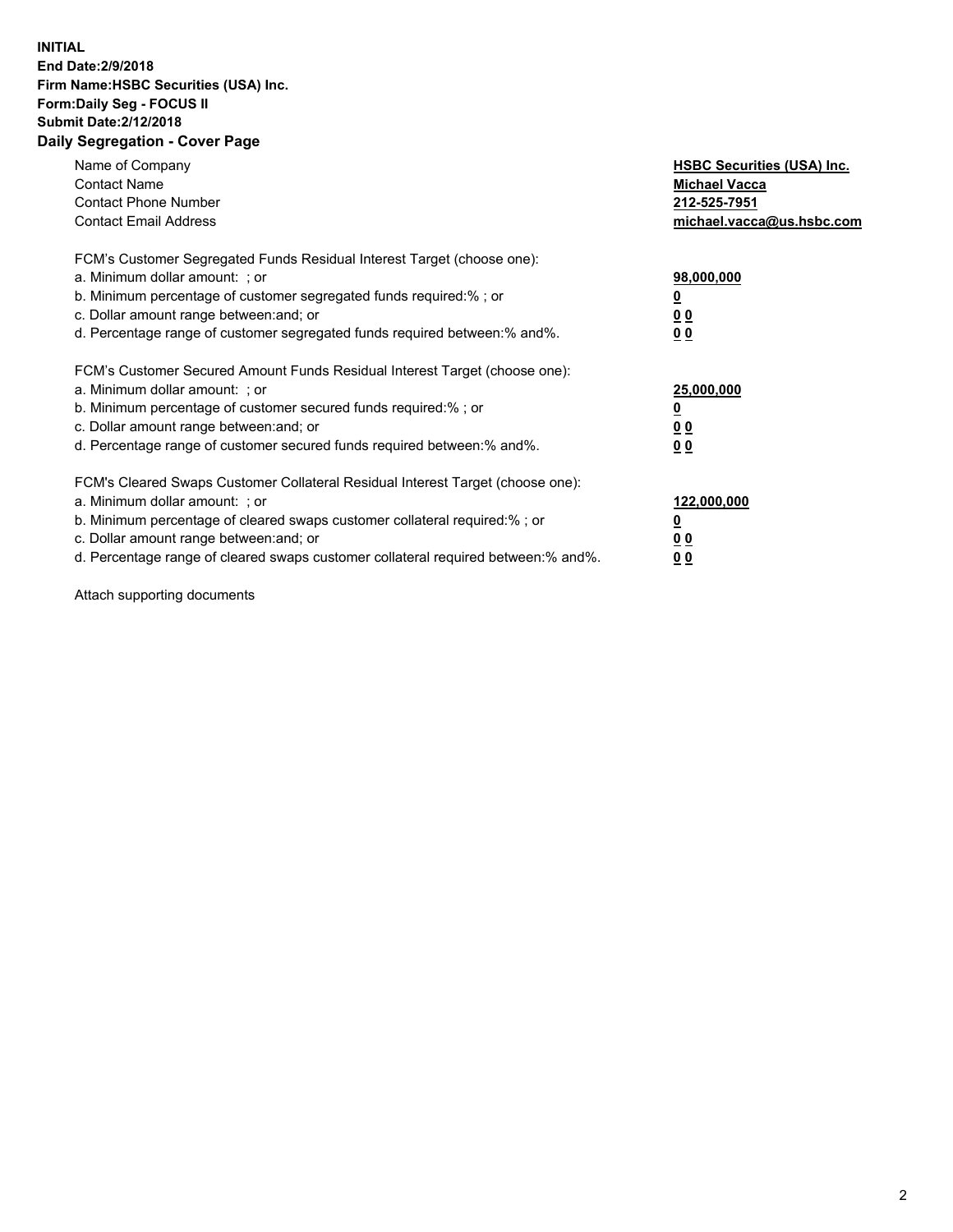**INITIAL End Date:2/9/2018 Firm Name:HSBC Securities (USA) Inc. Form:Daily Seg - FOCUS II Submit Date:2/12/2018 Daily Segregation - Secured Amounts**

Foreign Futures and Foreign Options Secured Amounts Amount required to be set aside pursuant to law, rule or regulation of a foreign government or a rule of a self-regulatory organization authorized thereunder **0** [7305] 1. Net ledger balance - Foreign Futures and Foreign Option Trading - All Customers A. Cash **18,629,829** [7315] B. Securities (at market) **99,593,039** [7317] 2. Net unrealized profit (loss) in open futures contracts traded on a foreign board of trade **26,795,850** [7325] 3. Exchange traded options a. Market value of open option contracts purchased on a foreign board of trade **0** [7335] b. Market value of open contracts granted (sold) on a foreign board of trade **0** [7337] 4. Net equity (deficit) (add lines 1. 2. and 3.) **145,018,718** [7345] 5. Account liquidating to a deficit and account with a debit balances - gross amount **296,547** [7351] Less: amount offset by customer owned securities **-296,214** [7352] **333** [7354] 6. Amount required to be set aside as the secured amount - Net Liquidating Equity Method (add lines 4 and 5) **145,019,051** [7355] 7. Greater of amount required to be set aside pursuant to foreign jurisdiction (above) or line 6. **145,019,051** [7360] FUNDS DEPOSITED IN SEPARATE REGULATION 30.7 ACCOUNTS 1. Cash in banks A. Banks located in the United States **44,162,501** [7500] B. Other banks qualified under Regulation 30.7 **0** [7520] **44,162,501** [7530] 2. Securities A. In safekeeping with banks located in the United States **36,826,349** [7540] B. In safekeeping with other banks qualified under Regulation 30.7 **0** [7560] **36,826,349** [7570] 3. Equities with registered futures commission merchants A. Cash **0** [7580] B. Securities **0** [7590] C. Unrealized gain (loss) on open futures contracts **0** [7600] D. Value of long option contracts **0** [7610] E. Value of short option contracts **0** [7615] **0** [7620] 4. Amounts held by clearing organizations of foreign boards of trade A. Cash **0** [7640] B. Securities **0** [7650] C. Amount due to (from) clearing organization - daily variation **0** [7660] D. Value of long option contracts **0** [7670] E. Value of short option contracts **0** [7675] **0** [7680] 5. Amounts held by members of foreign boards of trade A. Cash **15,100,607** [7700] B. Securities **62,766,689** [7710] C. Unrealized gain (loss) on open futures contracts **26,795,850** [7720] D. Value of long option contracts **0** [7730] E. Value of short option contracts **0** [7735] **104,663,146** [7740] 6. Amounts with other depositories designated by a foreign board of trade **0** [7760] 7. Segregated funds on hand<br>
8. Total funds in separate section 30.7 accounts<br> **185,651,996** [7770] 8. Total funds in separate section 30.7 accounts 9. Excess (deficiency) Set Aside for Secured Amount (subtract line 7 Secured Statement Page 1 from Line 8) **40,632,945** [7380] 10. Management Target Amount for Excess funds in separate section 30.7 accounts **25,000,000** [7780] 11. Excess (deficiency) funds in separate 30.7 accounts over (under) Management Target **15,632,945** [7785]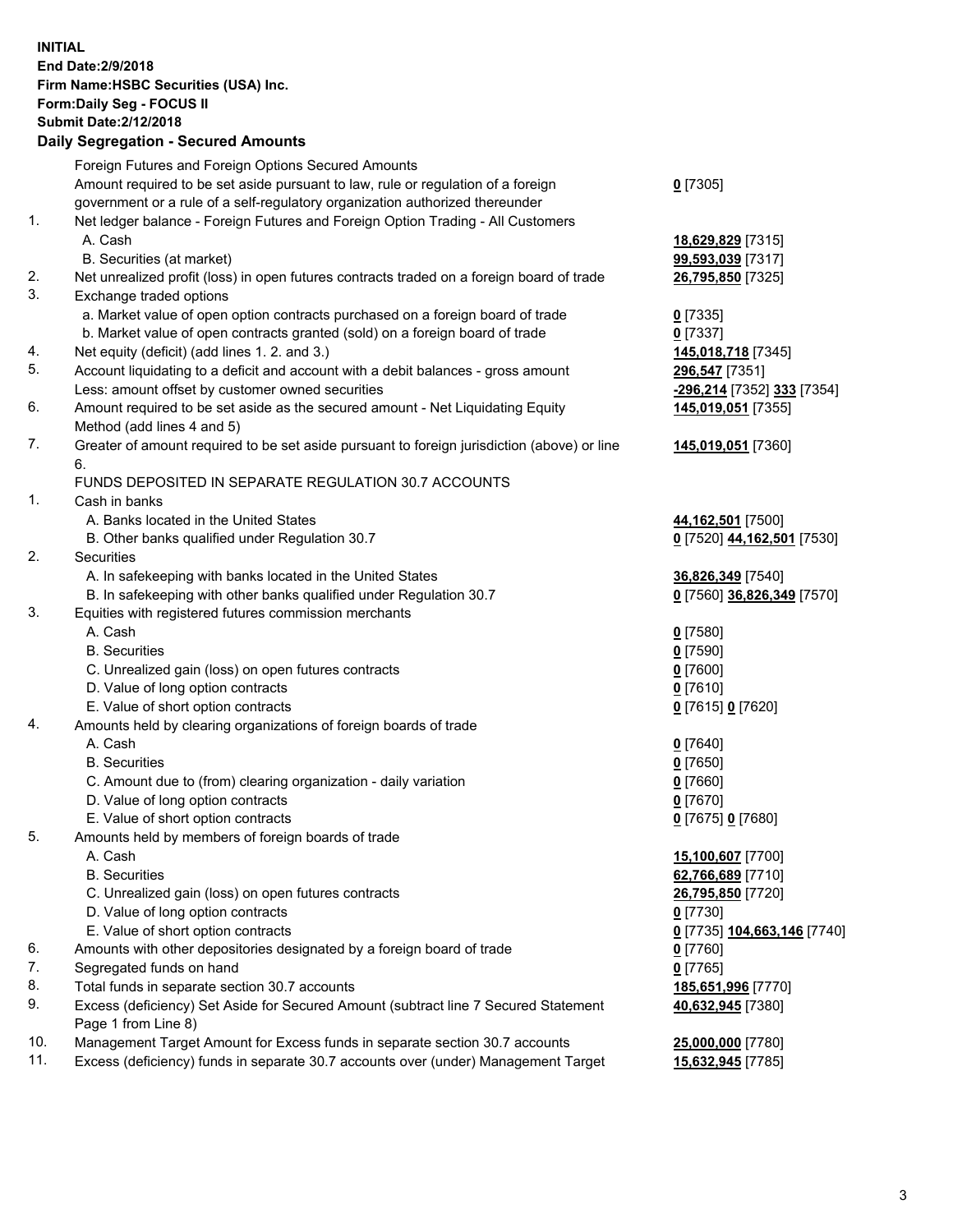| <b>INITIAL</b> | <b>End Date: 2/9/2018</b><br>Firm Name: HSBC Securities (USA) Inc.<br>Form: Daily Seg - FOCUS II<br><b>Submit Date: 2/12/2018</b><br>Daily Segregation - Segregation Statement |                                            |  |  |
|----------------|--------------------------------------------------------------------------------------------------------------------------------------------------------------------------------|--------------------------------------------|--|--|
|                |                                                                                                                                                                                |                                            |  |  |
| 1.             | SEGREGATION REQUIREMENTS(Section 4d(2) of the CEAct)<br>Net ledger balance                                                                                                     |                                            |  |  |
|                | A. Cash                                                                                                                                                                        | 471,000,594 [7010]                         |  |  |
|                | B. Securities (at market)                                                                                                                                                      | 1,135,915,600 [7020]                       |  |  |
| 2.             | Net unrealized profit (loss) in open futures contracts traded on a contract market                                                                                             | -32,096,786 [7030]                         |  |  |
| 3.             | Exchange traded options                                                                                                                                                        |                                            |  |  |
|                | A. Add market value of open option contracts purchased on a contract market                                                                                                    | 123,133,059 [7032]                         |  |  |
|                | B. Deduct market value of open option contracts granted (sold) on a contract market                                                                                            | -18,705,770 [7033]                         |  |  |
| 4.             | Net equity (deficit) (add lines 1, 2 and 3)                                                                                                                                    | 1,679,246,697 [7040]                       |  |  |
| 5.             | Accounts liquidating to a deficit and accounts with                                                                                                                            |                                            |  |  |
|                | debit balances - gross amount                                                                                                                                                  | 11,726,144 [7045]                          |  |  |
|                | Less: amount offset by customer securities                                                                                                                                     | -11,726,144 [7047] 0 [7050]                |  |  |
| 6.             | Amount required to be segregated (add lines 4 and 5)                                                                                                                           | 1,679,246,697 [7060]                       |  |  |
|                | FUNDS IN SEGREGATED ACCOUNTS                                                                                                                                                   |                                            |  |  |
| 7.             | Deposited in segregated funds bank accounts                                                                                                                                    |                                            |  |  |
|                | A. Cash                                                                                                                                                                        | 37,596,829 [7070]                          |  |  |
|                | B. Securities representing investments of customers' funds (at market)                                                                                                         | $0$ [7080]                                 |  |  |
|                | C. Securities held for particular customers or option customers in lieu of cash (at<br>market)                                                                                 | 254,816,055 [7090]                         |  |  |
| 8.             | Margins on deposit with derivatives clearing organizations of contract markets                                                                                                 |                                            |  |  |
|                | A. Cash                                                                                                                                                                        | 300,285,741 [7100]                         |  |  |
|                | B. Securities representing investments of customers' funds (at market)                                                                                                         | $0$ [7110]                                 |  |  |
|                | C. Securities held for particular customers or option customers in lieu of cash (at<br>market)                                                                                 | 865,434,215 [7120]                         |  |  |
| 9.             | Net settlement from (to) derivatives clearing organizations of contract markets                                                                                                | 183,518,566 [7130]                         |  |  |
| 10.            | Exchange traded options                                                                                                                                                        |                                            |  |  |
|                | A. Value of open long option contracts                                                                                                                                         | 123,133,059 [7132]                         |  |  |
|                | B. Value of open short option contracts                                                                                                                                        | -18,705,770 [7133]                         |  |  |
| 11.            | Net equities with other FCMs                                                                                                                                                   |                                            |  |  |
|                | A. Net liquidating equity                                                                                                                                                      | 27,454,883 [7140]                          |  |  |
|                | B. Securities representing investments of customers' funds (at market)                                                                                                         | $0$ [7160]                                 |  |  |
|                | C. Securities held for particular customers or option customers in lieu of cash (at                                                                                            | $0$ [7170]                                 |  |  |
|                | market)                                                                                                                                                                        |                                            |  |  |
| 12.<br>13.     | Segregated funds on hand                                                                                                                                                       | 15,665,330 [7150]                          |  |  |
| 14.            | Total amount in segregation (add lines 7 through 12)<br>Excess (deficiency) funds in segregation (subtract line 6 from line 13)                                                | 1,789,198,908 [7180]<br>109,952,211 [7190] |  |  |
| 15.            | Management Target Amount for Excess funds in segregation                                                                                                                       | 98,000,000 [7194]                          |  |  |
|                |                                                                                                                                                                                |                                            |  |  |

16. Excess (deficiency) funds in segregation over (under) Management Target Amount Excess

**11,952,211** [7198]